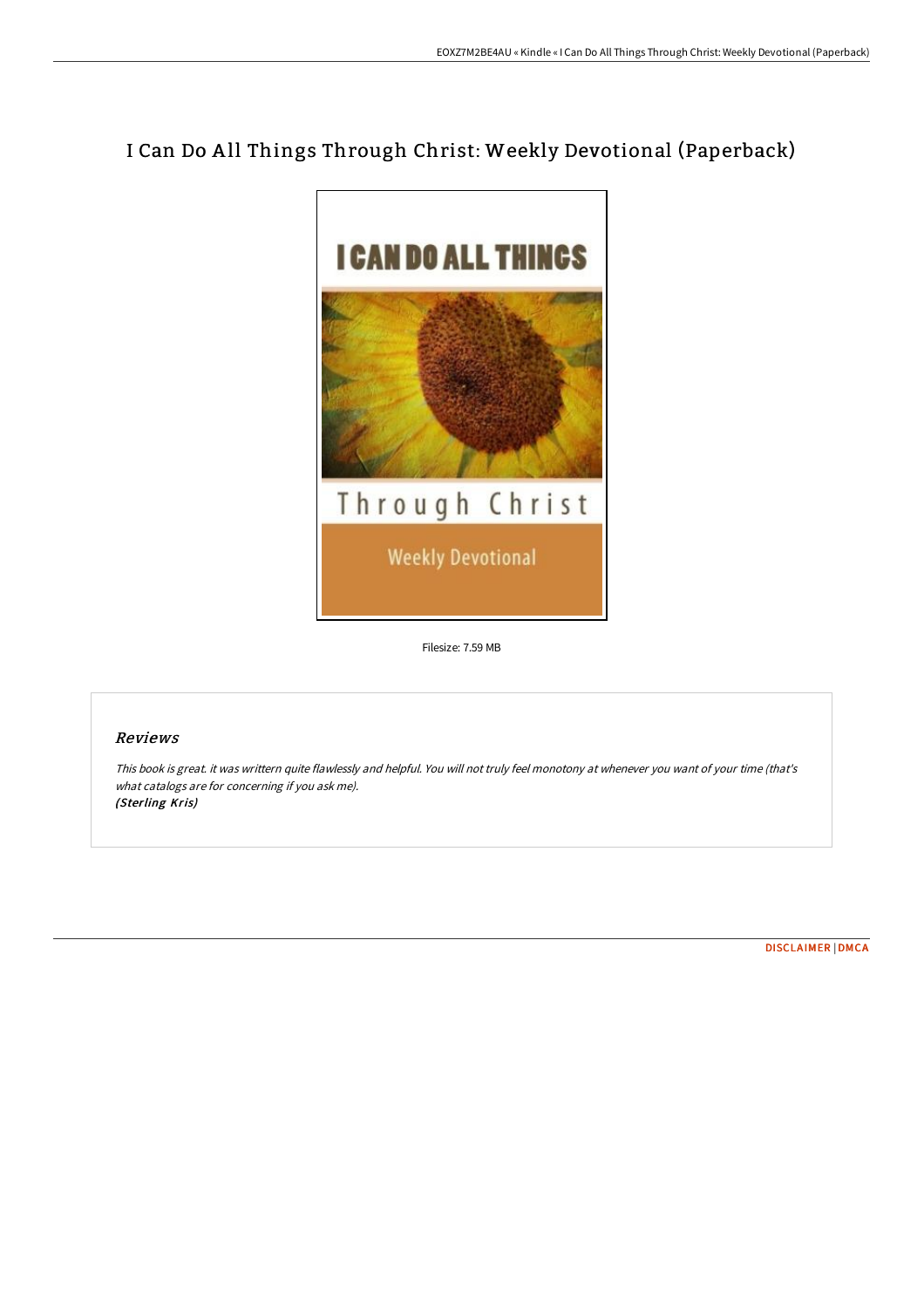### I CAN DO ALL THINGS THROUGH CHRIST: WEEKLY DEVOTIONAL (PAPERBACK)



**DOWNLOAD PDF** 

Createspace Independent Publishing Platform, United States, 2016. Paperback. Condition: New. Language: English . Brand New Book \*\*\*\*\* Print on Demand \*\*\*\*\*. Blessed are those who mourn, for they will be comforted. -Matthew 5:4Death, loss, and the grief that follows will happen to everyone. Moving on aFer the death of a loved one requires a strong personal relationship with God. This seven week Christian grief work devotional uses biblical stories and scripture to strengthen your relationship with Christ aFer loss. This Seven (7) week devotional features: - The Finding Hope In Loss Weekly Devotional - Weekly Prayer - Deeper Study Scripture Areas - Beautiful Scripture Bookmark Grief Work Journals are a recommended coping tool for exploring the grief cycle and emotions that arise after the loss of a loved one. When completed, grief diaries tell the story of daily life through the cycle of grieving, forever giving you a written account from your perspective. Grief journals and diaries allow you to not only express the feelings that arise aFer death and loss, but to review your progress through the stages of grief. You need to take time to pause, reflect, and focus on yourself. It is important to express any feelings you may have during the grieving process. Grief work journals and grief work diaries allow you to record thoughts, emotions, and feelings that otherwise may be lost or overlooked. Death and loss can cause intense emotions. Many report feeling relieved or more at peace aFer expressing these feelings in a grief journal. Reflection through the process of grief is important. Reflecting on a previous state of mind allows you to understand how far you have come. The grief cycle is not always a fluid process, which makes frequent reflection all that more important. It is important to note the changes...

Read I Can Do All Things Through Christ: Weekly Devotional [\(Paperback\)](http://techno-pub.tech/i-can-do-all-things-through-christ-weekly-devoti.html) Online B Download PDF I Can Do All Things Through Christ: Weekly Devotional [\(Paperback\)](http://techno-pub.tech/i-can-do-all-things-through-christ-weekly-devoti.html)